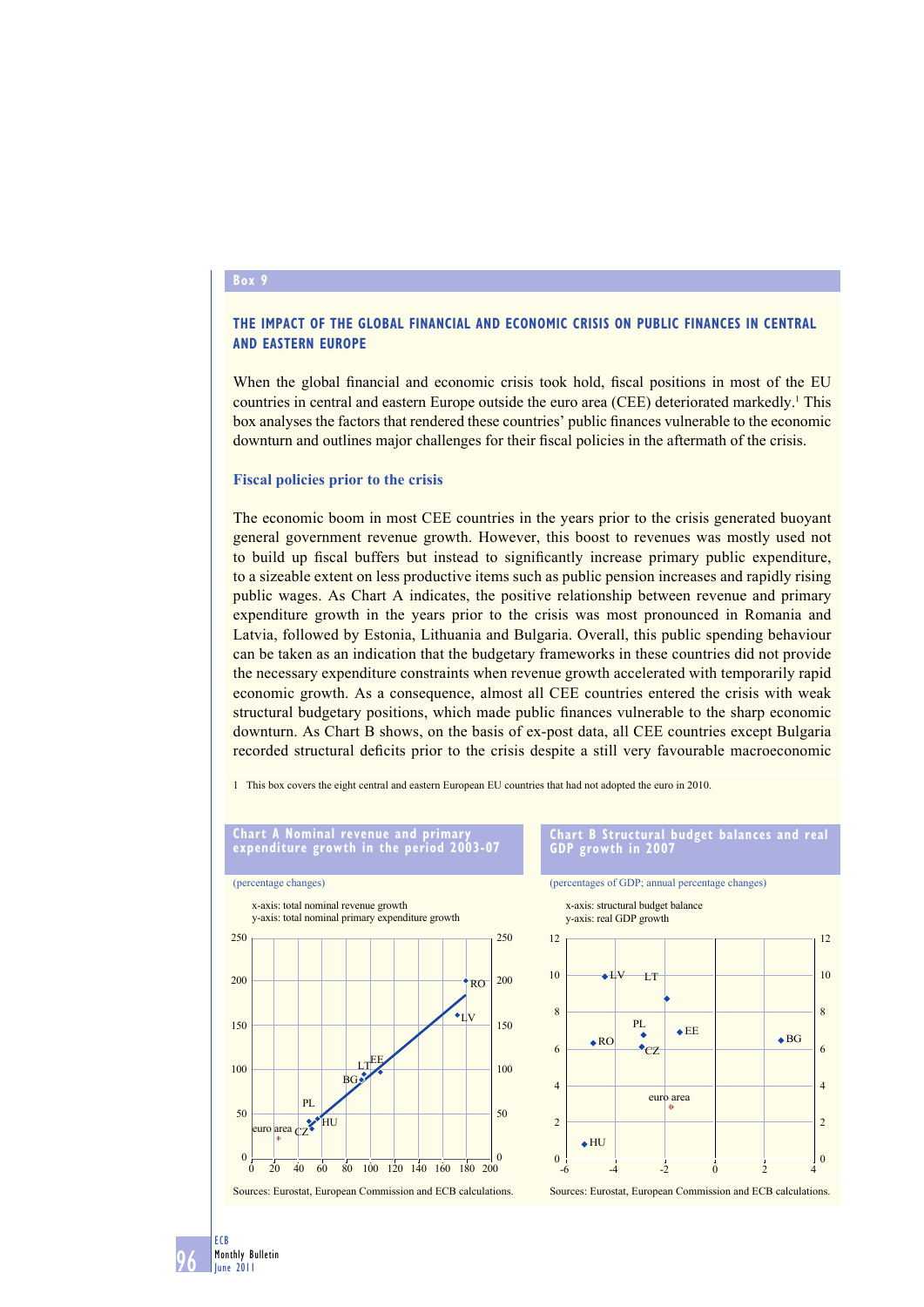Fiscal developments

# **Fiscal positions in the period 2007-12**

|                       | <b>Budget balance</b> |        |        |                     |         |                      | <b>General government gross debt</b> |      |      |                     |         |
|-----------------------|-----------------------|--------|--------|---------------------|---------|----------------------|--------------------------------------|------|------|---------------------|---------|
|                       | level                 |        |        |                     | change  |                      | <b>level</b>                         |      |      |                     | change  |
|                       | (percentages of GDP)  |        |        | (percentage points) |         | (percentages of GDP) |                                      |      |      | (percentage points) |         |
|                       | 2009                  | 2010   | 2011   | 2012                | 2007-09 | 2009-12              | 2009                                 | 2010 | 2011 | 2012                | 2007-12 |
| Bulgaria              | $-4.7$                | $-3.2$ | $-2.7$ | $-1.6$              | $-5.8$  | 3.0                  | 14.6                                 | 16.2 | 18.0 | 18.6                | 1.4     |
| <b>Czech Republic</b> | $-5.9$                | $-4.7$ | $-4.4$ | $-4.1$              | $-5.2$  | 1.8                  | 35.3                                 | 38.5 | 41.3 | 42.9                | 14.0    |
| Estonia               | $-1.7$                | 0.1    | $-0.6$ | $-2.4$              | $-4.3$  | $-0.6$               | 7.2                                  | 6.6  | 6.1  | 6.9                 | 3.2     |
| Latvia                | $-9.7$                | $-7.7$ | $-4.5$ | $-3.8$              | $-9.3$  | 5.8                  | 36.7                                 | 44.7 | 48.2 | 49.4                | 40.4    |
| Lithuania             | $-9.5$                | $-7.1$ | $-5.5$ | $-4.8$              | $-8.5$  | 4.7                  | 29.5                                 | 38.2 | 40.7 | 43.6                | 26.6    |
| Hungary               | $-4.5$                | $-4.2$ | 1.6    | $-3.3$              | 0.5     | 1.2                  | 78.4                                 | 80.2 | 75.2 | 72.7                | 6.6     |
| Poland                | $-7.3$                | $-7.9$ | $-5.8$ | $-3.6$              | $-5.5$  | 3.7                  | 50.9                                 | 55.0 | 55.4 | 55.1                | 10.1    |
| Romania               | $-8.5$                | $-6.4$ | $-4.7$ | $-3.6$              | $-5.9$  | 4.9                  | 23.6                                 | 30.8 | 33.7 | 34.8                | 22.2    |
| Euro area             | $-6.3$                | $-6.0$ | $-4.3$ | $-3.5$              | $-5.7$  | 2.8                  | 79.3                                 | 85.4 | 87.7 | 88.5                | 22.3    |

Sources: Eurostat and European Commission's spring 2011 economic forecast.

environment. The three CEE countries that had to call on the IMF and the EU for financial support entered the crisis with the largest structural deficits: in 2007 Hungary recorded a structural deficit of  $5.2\%$  of GDP, followed by Romania with 4.9% and Latvia with 4.4%.

## The response of fiscal policies to the crisis

All CEE countries except Hungary experienced soaring budget deficits over the period from 2007 to 2009 (see table). This deterioration reflected the sharp fall in GDP growth, a move from revenue windfalls to revenue shortfalls and a delayed adjustment in expenditure over the period. The latter related in particular to rises in pension benefits and public wages agreed ahead of the crisis. All countries responded to the crisis by consolidating their public finances.<sup>2</sup> In 2010, budget balances improved in all countries except Poland. For 2011, all countries except Estonia (where a slight surplus was recorded for  $2010$ ) are projected to reduce their budget deficits further or move into surplus. According to these projections, Poland will, as in 2010, record the highest budget deficit (5.8% of GDP). In Hungary, which is expected to improve its budget balance by 5.8 percentage points to achieve a surplus of 1.6% of GDP, and in Poland, fiscal consolidation relates to a considerable extent to the revenue-raising impact of recent pension system adjustments.<sup>3</sup>

## **Fiscal policy challenges in the aftermath of the crisis**

In most CEE countries a greater structural fiscal effort in line with commitments under countries' excessive deficit procedures is required to limit the rise in debt-to-GDP ratios and to further rebuild confidence in fiscal sustainability.<sup>4</sup> To contain the pressures on fiscal sustainability arising

<sup>2</sup> For an overview of the CEE countries' fiscal responses to the crisis, see the article entitled "The impact of the financial crisis on the central and eastern European countries", *Monthly Bulletin*, ECB, July 2010. See also Box 2, entitled "The experience of macroeconomic adjustment in the Baltic States", in this issue of the Monthly Bulletin for more details on the key elements of the adjustment strategies in Estonia, Latvia and Lithuania in response to the crisis.

<sup>3</sup> In Hungary, the mandatory private pension scheme was effectively abolished earlier this year. The related transfer of pension assets implies a substantial one-off increase in revenues and thus has a deficit-reducing impact. In both countries the adjustments involve lower contributions under the mandatory private pension pillar in exchange for the revenue-raising impact of higher contributions under the public pension scheme.

<sup>4</sup> Apart from Estonia, all CEE countries are subject to an EU Council decision on the existence of an excessive deficit. The Council recommendations provide guidance on average annual structural fiscal consolidation requirements. The deadlines to correct the excessive deficits are 2011 for Bulgaria and Hungary, 2012 for Latvia, Lithuania, Poland and Romania, and 2013 for the Czech Republic.